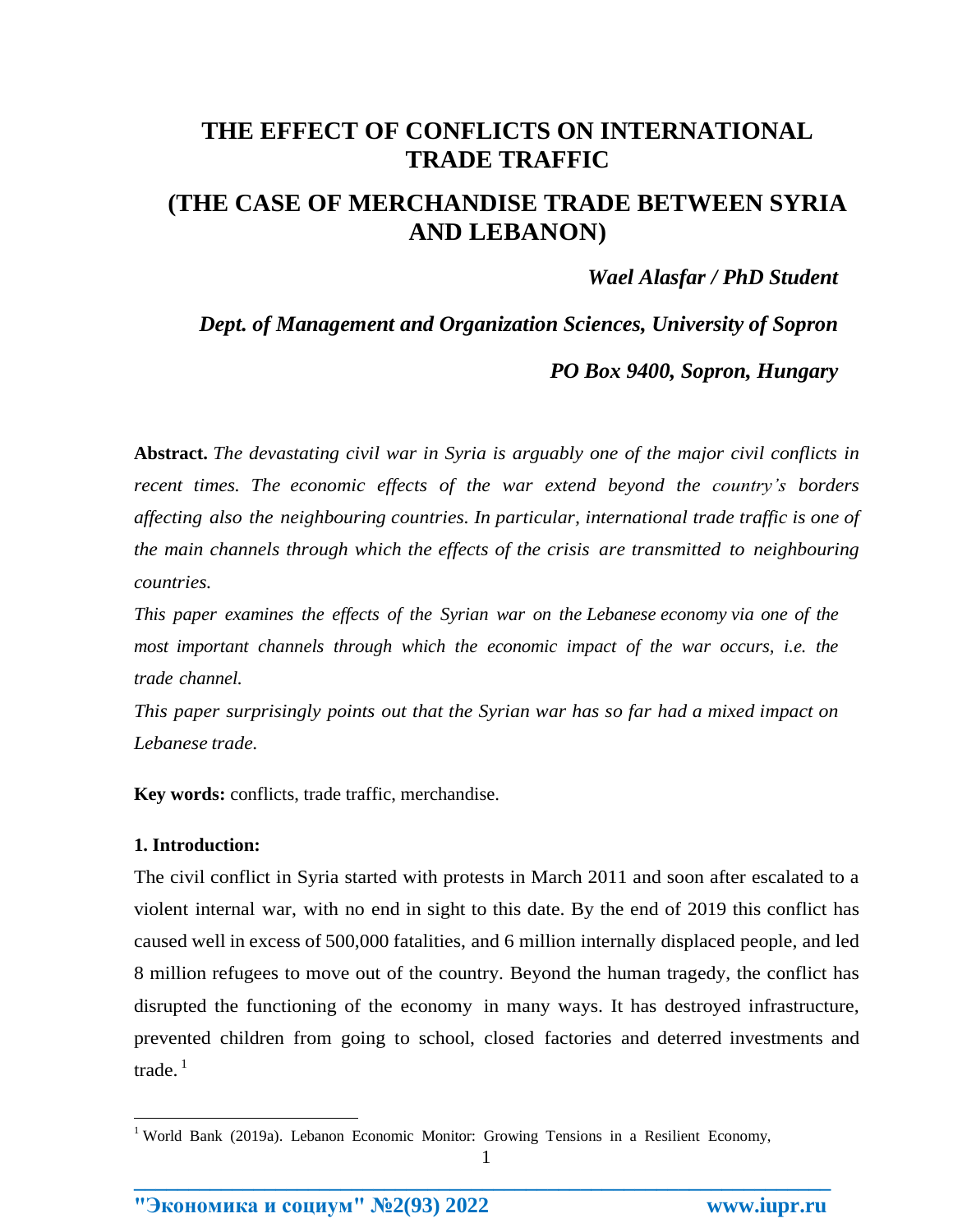Neighboring countries have been economically affected by the war in Syria, For example, the demand for goods and services in Syria is likely to have fallen thus affecting the many exporters to Syria in neighboring countries. Moreover, to the extent that Syria has become harder to cross, the war may have made trade through Syria more difficult. At the same time producers in neighboring countries may have replaced Syrian producers in Syria and in other markets as their productive assets in Syria were destroyed.<sup>2</sup>

Probably the neighbouring country with strongest links to Syria is Lebanon. Indeed, Syria forms Lebanon's largest border and a main economic conduit to the outside world (figure 1). Organic social and political ties further elevate the relationship between the two countries. Moreover, a Syrian military presence and penetrating political influence over Lebanon lasted about 30 years until 2005, 15 years of which Syria had the dominant say in its neighbour's domestic and foreign affairs. More recently, Lebanon has been experiencing perturbing security and political spillovers from its neighbour's turmoil.



#### **2. Literature Review:**

 $\overline{a}$ 

The relationship between war and international trade has been investigated from various angles. Glick and Taylor (2010) show that war has a persistent and strong negative effect on

**"Экономика и социум" №2(93) 2022 www.iupr.ru**

Washington and Beirut: The World Bank.

<sup>&</sup>lt;sup>2</sup> International Monetary Fund IMF (2014). Lebanon: Article IV consultation – Staff Report. IMF Country Report No. 14/237.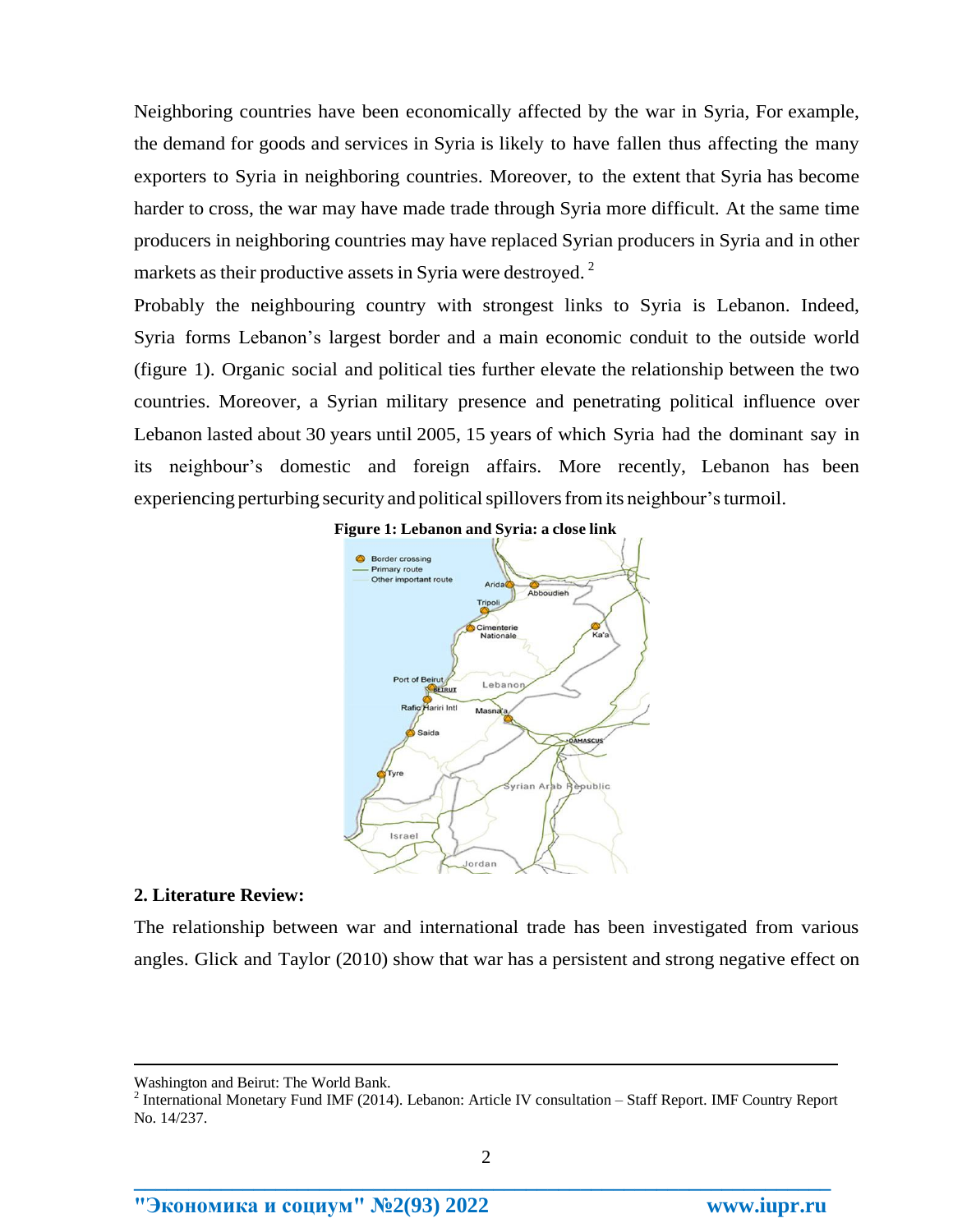international trade volumes and that commercial losses affect also neutral countries, suggesting that war generate negative externalities on trade.<sup>3</sup>

Martin (2008) looks at the effect of trade on the probability of engaging in war. They find that bilateral trade decreases the probability of war between a pair of countries, but that multilateral trade increases the probability of bilateral war because globalization reduces the bilateral dependence for any given country, reducing the cost of a bilateral war.<sup>4</sup>

However, this paper is more concerned with the effects of civil conflicts rather than of war between countries. Bayer and Rupert (2004) show that there is a significant negative impact of civil war on the international bilateral trade between the afflicted county and trading partners.<sup>5</sup>

Ades and Chua (1997) move the focus on neighbouring countries and find evidence that coups and revolutions in a neighbour has a strong negative effect on a country's steady state per-capita income. They identify the disruption of trade flows as one of the main channels of this effect.<sup>6</sup>

More recently, Qureshi (2013), by looking at a panel of 145 countries over 58 years, estimates that bilateral trade between neighbouring countries decreases by 12% if one of the countries is involved in an intrastate conflict; whereas bilateral trade decreases by 4% if the conflict involves one of the neighbours of a trading country (without the trading partners being involved). These penalties are even higher for landlocked countries, who rely on countries in conflict for access to global markets.<sup>7</sup>

## **3. Merchandise Trade:**

 $\overline{a}$ 

Merchandise exports have declined markedly since 2012, arresting the robust growth of the previous decade, especially during the 2000-2010 period. Overall, exports represent a small portion of GDP  $(-10\%)$ , and this share has been declining since 2008. While remaining positive, growth in goods' export dropped in 2011, following a similar drop during the 2008-09 global financial crisis. Since 2012, however, the growth has become negative. To

 $3$  Glick, R. and A. M. Taylor (2010). Collateral damage: Trade disruption and the economic impact of war. The Review of Economics and Statistics, 92(1):102–127.

<sup>&</sup>lt;sup>4</sup> Martin, P., T. Mayer, and M. Thoenig (2008). Civil wars and international trade. Journal of the European Economic Association, 6(2-3):541–550.

 $<sup>5</sup>$  Bayer, R. and M. C. Rupert (2004). Effects of civil wars on international trade, 1950-92. Journal of</sup> Peace Research, 41(6):699-713.

 $6$  Ades, A. and H. Chua (1997). Thy neighbour's curse: Regional instability and economic growth. Journal of Economic Growth, 2(3): 279–304.

 $7$  Qureshi, M.S. (2013). Trade and thy neighbour's war. Journal of Development Economics, 105: 178-195.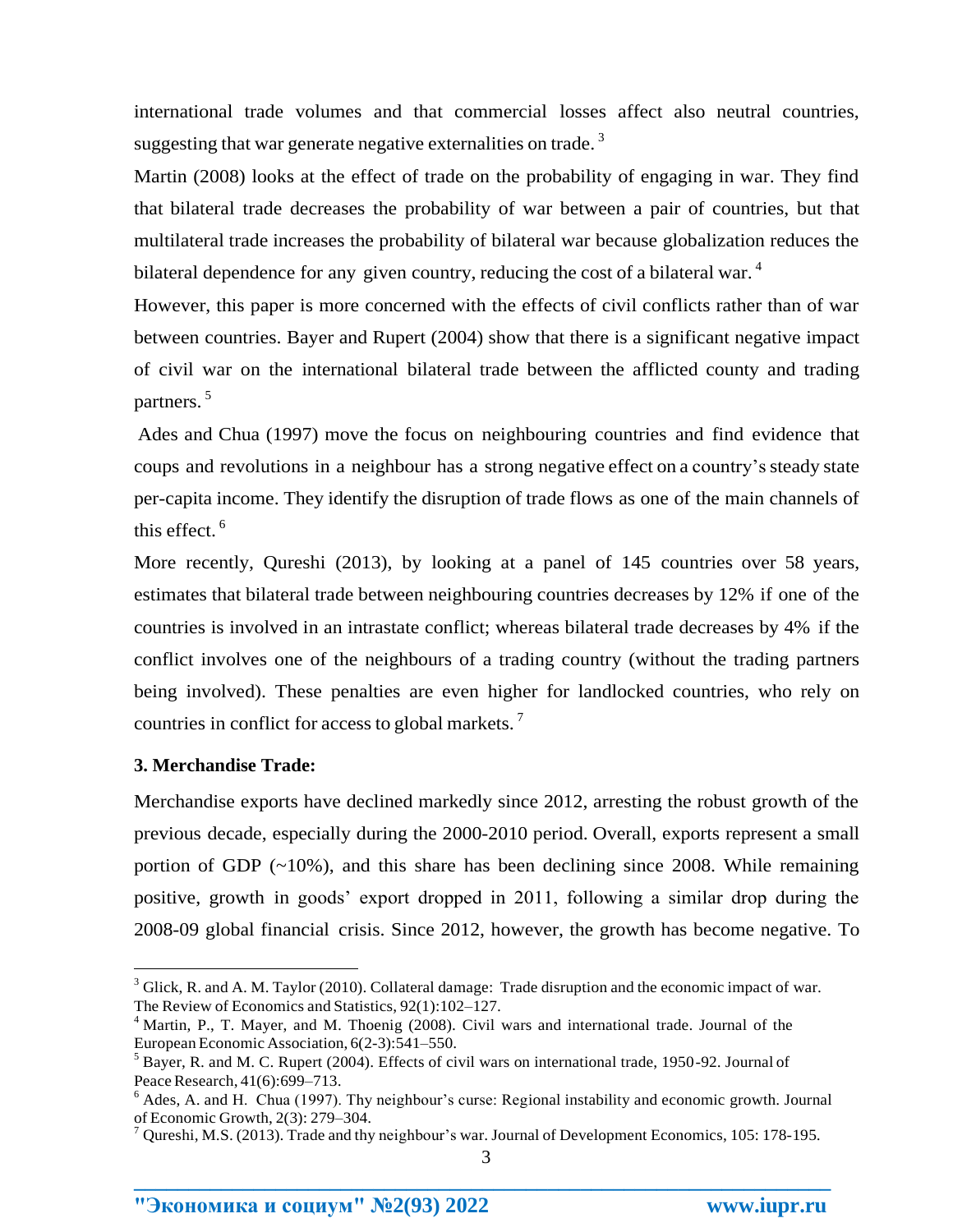what extent is this trend driven by the role of Syria as an important trading partner for Lebanon? In 2011, Syria was the fifth largest export destination, accounting for 5.4% of total exports.

While the timing of the change in export growth coincided with the Syrian war, a closer look at the export data suggests that the swings in exports of the recent years have been mainly driven by pearls and precious stones and other metals.

The Syrian war does not seem to be the main cause behind the changes in exports of the last years. The drop in exports in 2012-13 is almost entirely explained by the drop in exports of precious stones to South Africa and Switzerland. Exports to South Africa were also the main driver behind the growth in exports in 2010-11 and 2011-12. These changes in precious stones' exports are driven mainly by gold, the largest Lebanese export, whose international demand has fluctuated greatly over the past years. Both the international price of gold and the quantity exported by Lebanon have dropped between 2012 and 2014.

The Lebanese exports may have bottomed out around January-February 2014 and have since experienced a timid recovery. Indeed, the (non-fuel) export value in the period August-October 2014 was slightly above that of the previous years.

Lebanese merchandise imports experienced a slowdown in growth after 2011 vis-à-vis the previous decade. However, unlike exports imports continued to grow through 2013 with a small expected drop in 2014, while the merchandise imports-GDP ratio (which is 4 times as high as the merchandise export-GDP ratio) decreased after 2011. The relative stability of import values over time is likely to be the product of two competing forces related to the war. On one hand, the refugee inflow into Lebanon has pushed imports upwards due to increased demand for consumption and capital goods (as also shown below). On the other hand, the increased trade costs due to the war have hampered the ability of Lebanese traders to import via land, thus decreasing the import propensity of the economy.

Syria is also important for Lebanese trade as a transit country since a sizable share of Lebanese trade travels through Syria. For example, a third of the non-fuel Lebanese exports went to neighbouring countries in the Middle East, which would be ideally reached overland, and thus, transiting through Syria. The most important export destinations among those countries are United Arab Emirates, Saudi Arabia, Jordan, Iraq, Iran, Kuwait, Oman, Qatar, Bahrain and Turkey, hereafter referred to as the "affected countries".

4 **\_\_\_\_\_\_\_\_\_\_\_\_\_\_\_\_\_\_\_\_\_\_\_\_\_\_\_\_\_\_\_\_\_\_\_\_\_\_\_\_\_\_\_\_\_\_\_\_\_\_\_\_\_\_\_\_\_\_\_\_\_\_\_\_**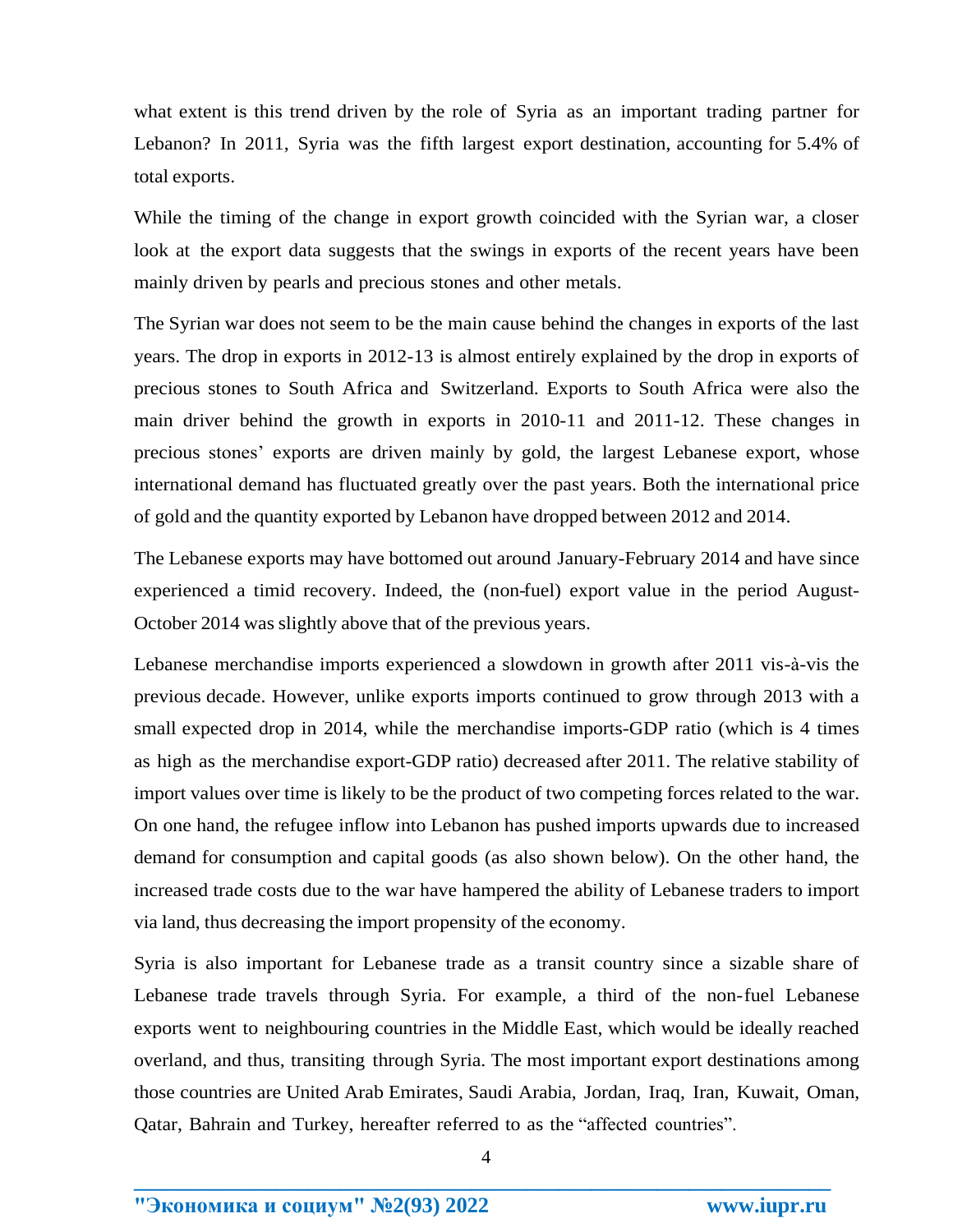Despite Lebanon's export and import bundles being relatively diversified given its level of GDP (e.g., exporters reach 110 destinations, well above the average for countries of similar size), more than 20% of total exports and about 6% of total imports transit by land through Syria, mainly to and from the Arab markets. These trade flows clear customs in the border cities of Masnaa, by far the most important border for trade through Syria, Abboudieh, Arida, or Kaa.

Both exports and imports away from Masnaa and Abboudieh especially between 2012 and 2013 were redirected. On the other hand, Arida and Kaa have been marginal border-posts even before the Syrian war. The main beneficiary of this re-direction has been Port of Beirut (PoB), whose share in total export value jumped to 44% in 2013 (from 28% in 2012), while its share in imports rose to 71% (from 66% in 2012). However, it seems that this trend away from Syrian border-posts has been partly reversed in the first 10 months of 2014, particularly for exports, which reports the overall share of merchandise imports and exports going through Syrian border-posts.

While the share of exports via Syria has started to bounce back in 2014, reaching a similar share to the pre-war period, the level of exports via Syria are still well below 2010-11, as the total export value in 2014 is much lower than before the war. This is clear when looking at the monthly figures for exports and imports, which show for instance that imports through Syria in October 2014 were a third of the value in October 2010 and less than half than in October 2011. The figures also show that monthly exports and imports through Syria have been increasing since the huge dip in May 2013. This pattern is consistent with interviews with Lebanese firms trading with and through Syria, which suggest a rapid deterioration of the security conditions in Syria in May 2013, followed by slight and relatively steady improvement in the conditions as for instance the road to Damascus – the main trading link to Syria - became more secure.

The data suggest that overland trade (both imports and exports) has been severely disrupted by the Syrian war. However, the trend in Lebanese exports to both Syria and the affected countries remained the same as the pre-war period. For imports, the trend to the affected countries was also the same, while imports from Syria dropped dramatically. Taken together, these figures suggest a number of interesting findings. First, Syria has continued to be a destination market for Lebanon throughout the war. As we will see below, there has been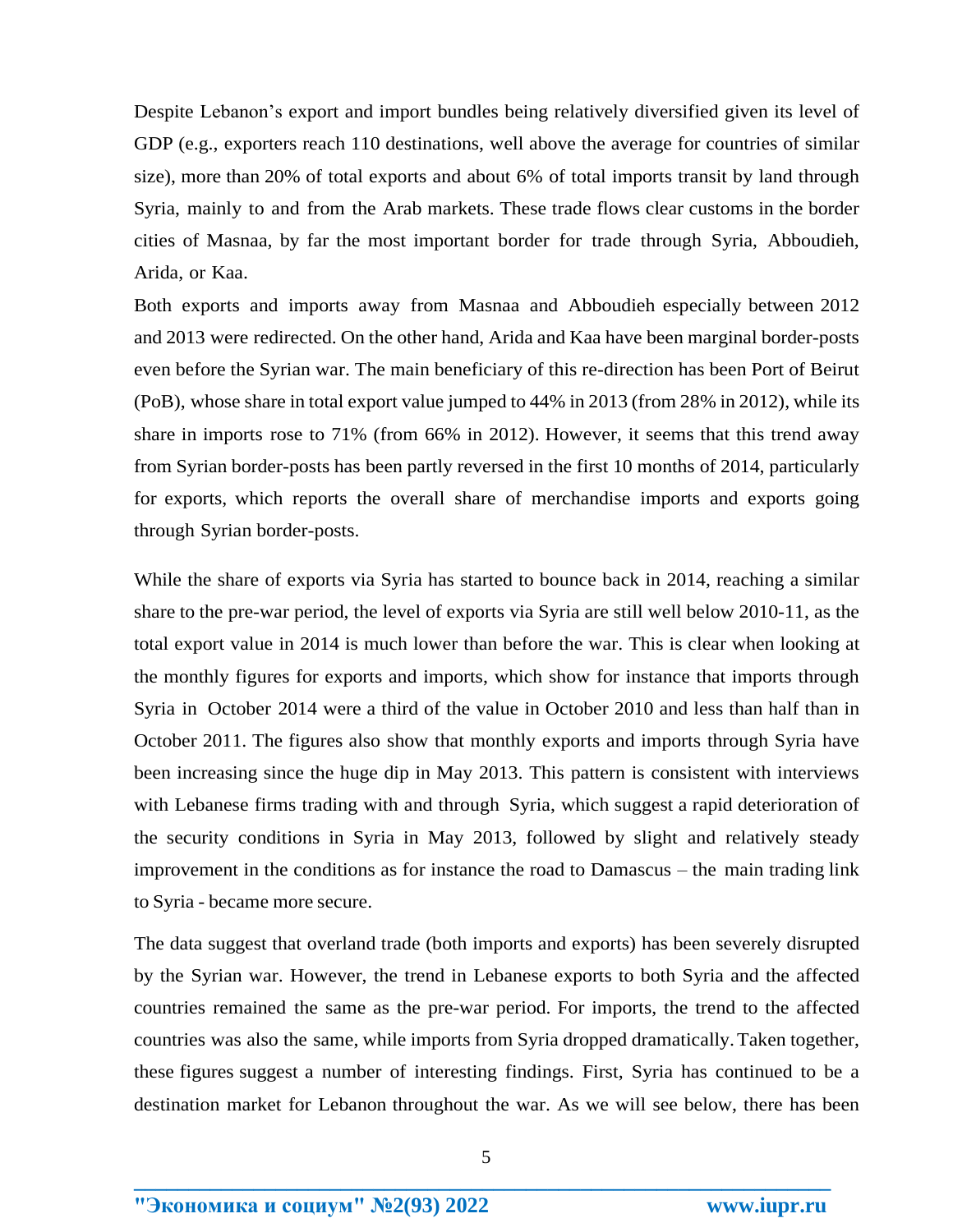lot of churning in the Syrian demand for Lebanese products with the demand dropping for certain goods but picking up for others as Syrian production was undermined. Overall, Syrian demand for Lebanese products seems to have withstood the crisis. And that seems to have been the case also for the other countries in the region. The fall in overland exports post-2011 suggests that these markets have been served increasingly via air and more importantly via sea. As we explained above, the drop in the Lebanese exports to the rest of the world seems to be related to the Syrian war.

On the other hand, the collapse in Syrian production has led to a dramatic decline in Lebanese imports from Syria, which almost halved between 2010 and 2013. Other Syrian neighbouring countries, Jordan and Turkey experienced also a reduction in imports from Syria although to different degrees. Turkish imports almost came to a halt (from close to US\$ 700 million in 2011 to less than US\$ 100 million in 2012), while Jordanian imports fell by 30%. Anecdotal evidence gathered through our interviews suggests that the Turkish import collapse may have also been a by-product of the fact that some Syrian firms managed to relocate to Turkey during the war to serve its market and Syria itself.

Jordan and Turkey, like Lebanon, saw a significant reduction in exports to Syria following the war. This suggests a different ability to replace Syrian production vis-à-vis Lebanese exports and perhaps a larger drop in the demand for Jordanian and Turkish products, for example, due to the higher incidence of the war on areas close to Jordan and Turkey vis-àvis Damascus, the main Syrian market for Lebanese products. Exports to the region have not been affected for Jordan as Syria is not a necessary transit between Jordan and most of the region, while Turkish exports to the Middle East experienced a drop in 2012-13, similar in magnitude to that of the global financial crisis of 2008-09. That is unsurprising given that Syria is a key transit for Turkish exporters trying to reach the rest of the Middle East.

In sum, Lebanese exporters appear to have been more effective in withstanding the fallout of the crisis than other neighbouring countries' exporters.

## **4. Conclusion**

This paper has analysed one of the main channels through which the Syrian civil war has affected the Lebanese economy, i.e. the trade channel. It finds out that perhaps surprisingly – that the Syrian war has so far had a mixed impact on Lebanese trade. It shows that the fall in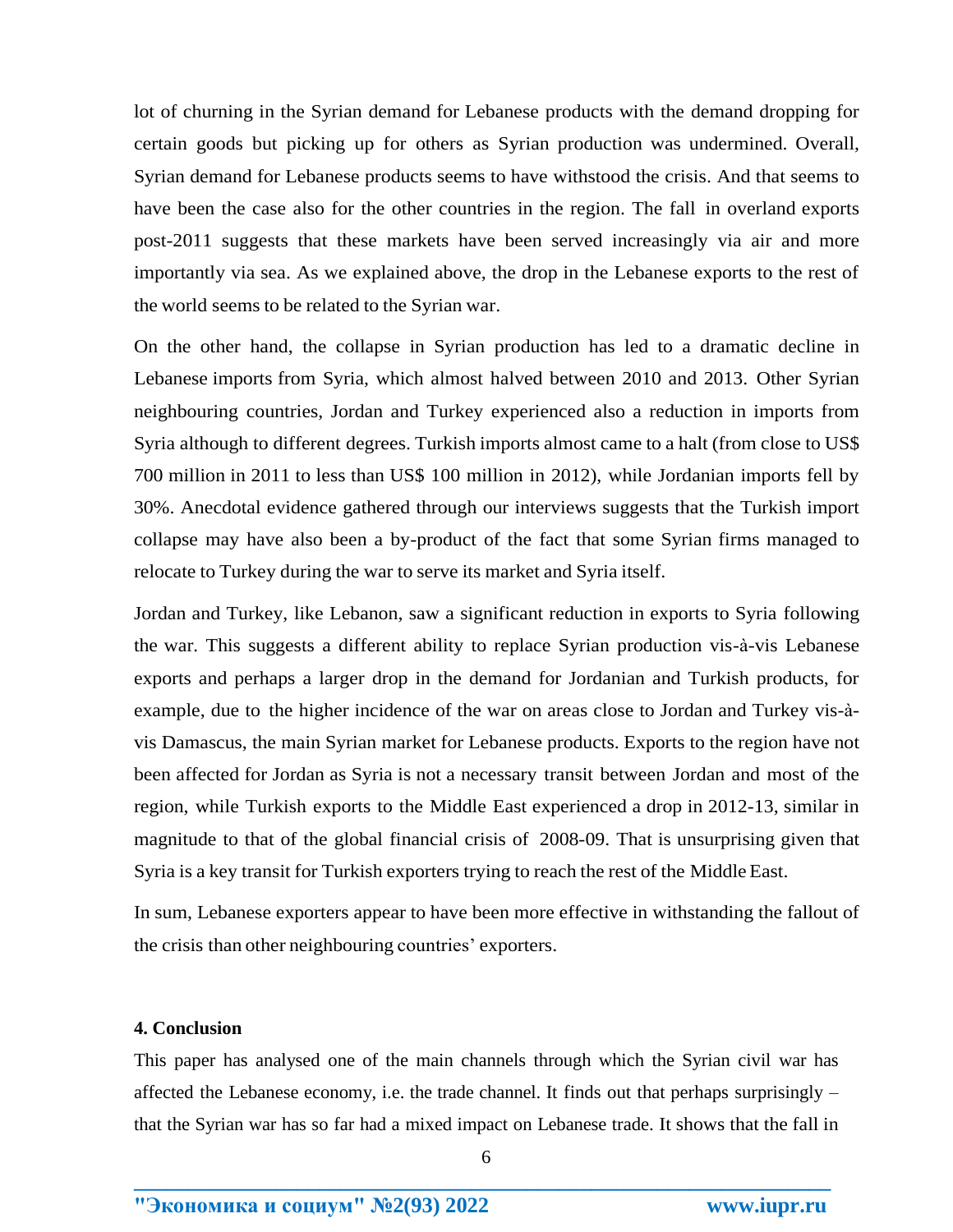Lebanese merchandise exports recorded in the period 2011-19 seems to have been caused by factors related to the Syrian war.

The war has reduced the Syrian demand for goods and services, including those of Lebanese origin. Using custom transaction data this paper found that, on average, an exporter of goods to Syria before the war lost US\$ 90,000 in exports to Syria by 2019, around a quarter of the average pre-crisis export level to Syria. While this effect is significant, it is much smaller than the effect for Jordanian exporters.

This effect of the Syrian conflict has been heterogeneous across exporters. It has mainly affected exporters highly exposed to the Syrian market, while it has not had a significant impact on relatively marginal exporters. The heterogeneity is also across sectors. Lebanese exports to Syria in the beverages and tobacco sector, and to some extent food, benefited from the war as they replaced some of the lost production in Syria. For example, exports of wheat to Syria increased 14-fold between 2011 and 2019. On the other hand the crisis had a particularly negative impact on exporters of manufactured goods, a result common to Jordanian exporters as well, and of mineral fuels.

The war has also increased the cost of trading through Syria, which is the only overland connection with the rest of the world for Lebanon. This effect has caused the re-direction of much of the trade through Syria towards sea trade mainly through the Port of Beirut, containing the effect of the increased trade costs. The existing spare capacity of the port has allowed to avoid delays from the additional traffic.

#### **- References:**

**"Экономика и социум" №2(93) 2022 www.iupr.ru**

<sup>1.</sup> Ades, A. and H. Chua (1997). Thy neighbour's curse: Regional instability and economic growth. Journal of Economic Growth.

<sup>2.</sup> Bayer, R. and M. C. Rupert (2004). Effects of civil wars on international trade, 1950-92. Journal of Peace Research.